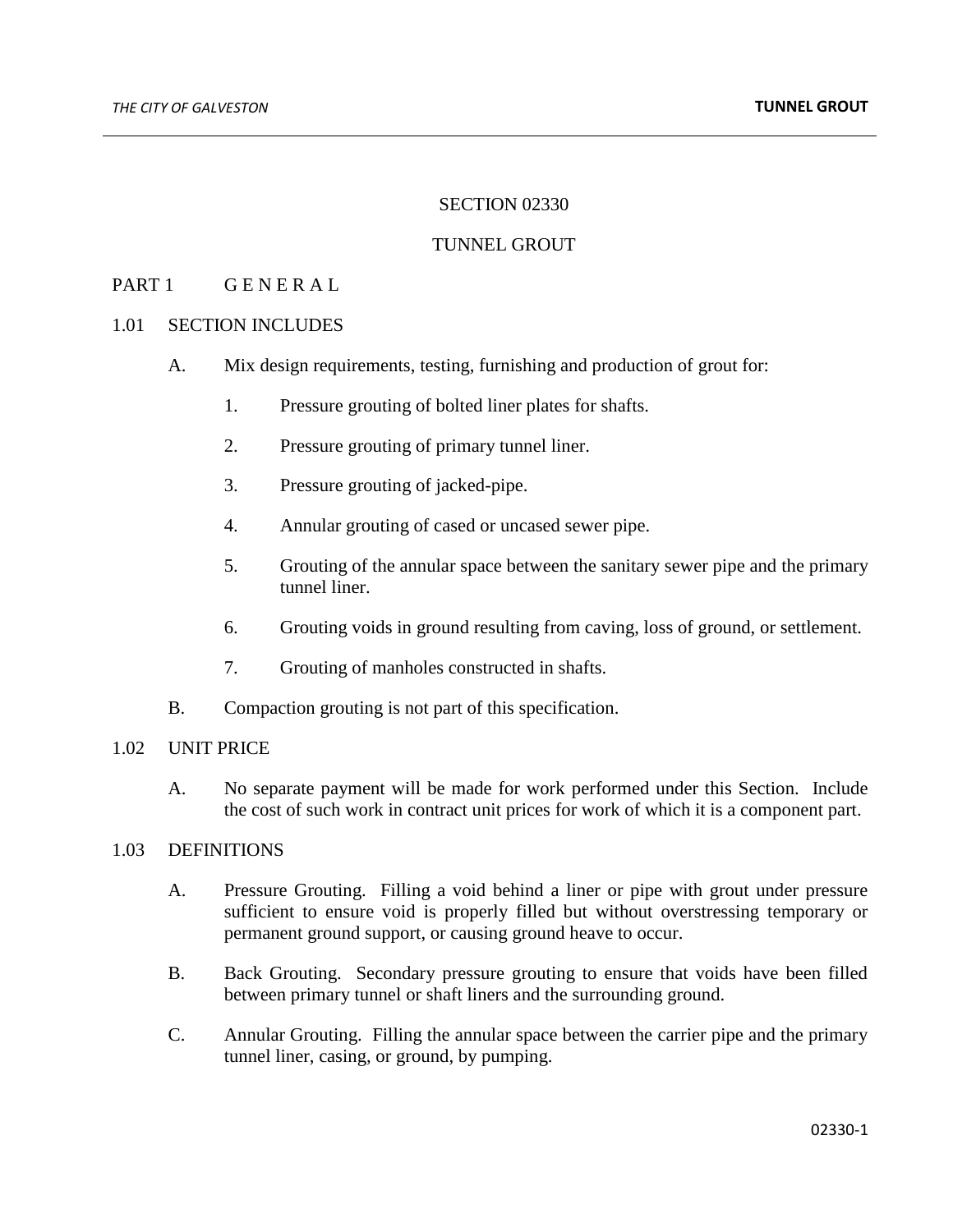D. Ground Stabilization Grouting. The filling of voids, fissures, or under-slab settlement due to caving or loss of ground by injecting grout under gravity or pressure to fill the void.

## 1.04 SUBMITTALS

- A. Make submittals in accordance with all provisions and sections of these specifications.
- B. Submit a description of materials, grout mix, equipment and operational procedures to accomplish each grouting operation. The description may include sketches as appropriate, indicating type and location of mixing equipment, pumps, injection points, venting method, flowlines, pressure measurement, volume measurement, grouting sequence, schedule, and stage volumes.
- C. Submit a grout mix design report, including:
	- 1. Grout type and designation.
	- 2. Grout mix constituents and proportions, including materials by weight and volume.
	- 3. Grout densities and viscosities, including wet density at point of placement.
	- 4. Initial set time of grout.
	- 5. Bleeding, shrinkage/expansion.
	- 6. Compressive strength.
- D. For cellular grout, also submit the following:
	- 1. Foam concentrate supplier's certification of the dilution ratio for the foam concentrate.
	- 2. A description of the proposed cellular grout production procedures.
- E. Maintain and submit logs of grouting operations indicating pressure, density, and volume for each grout placement.

# PART 2 PRODUCTS

# 2.01 MATERIALS

A. Grouting materials: Conform to Section 03305 - Concrete for Utility Construction, except as modified in the following paragraphs.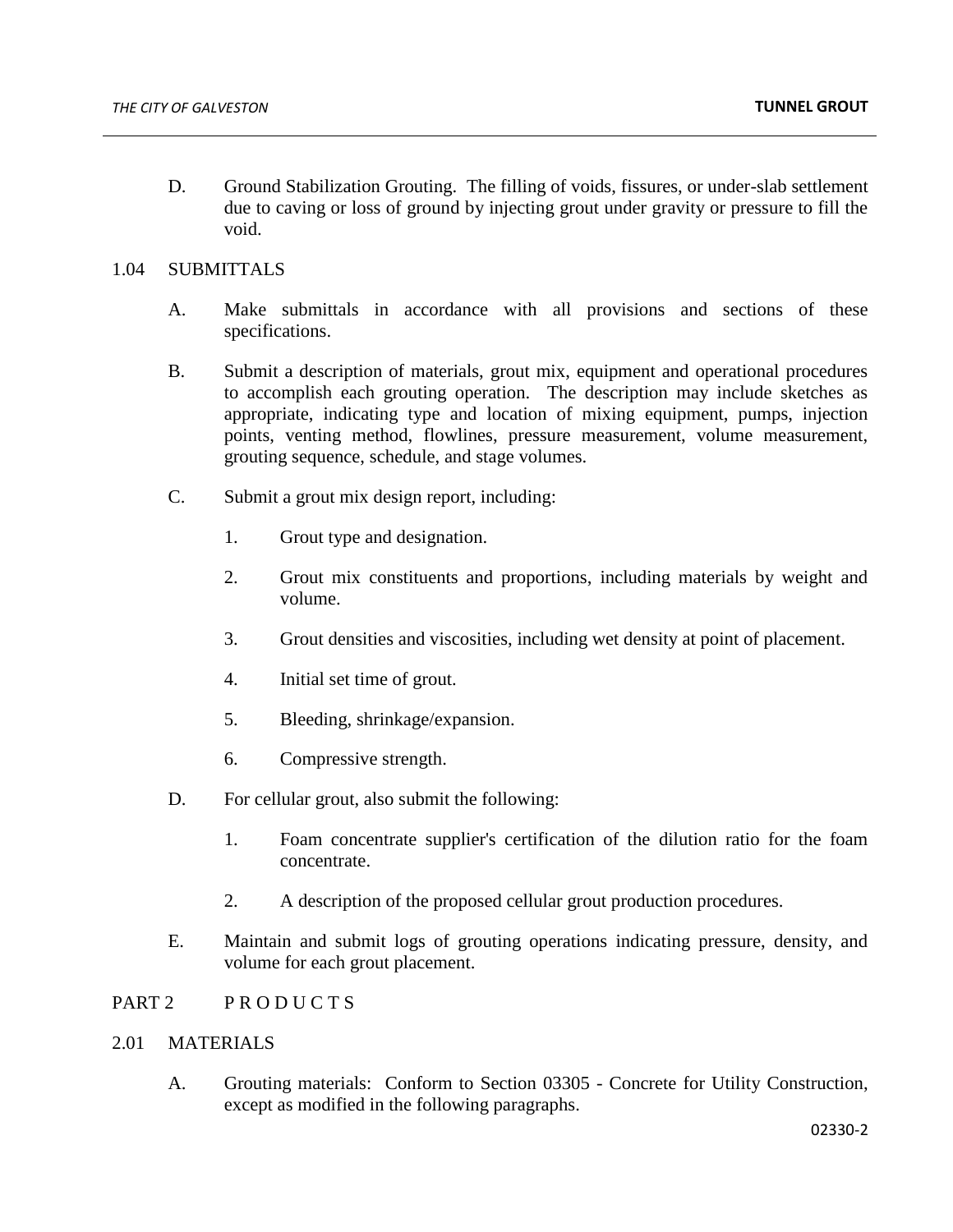- B. Grout Type Applications.
	- 1. Grout for pressure grouting and back grouting: Sand-cement mortar mix.
	- 2. Grout for annular grouting: Low density (cellular) grout or sand-cement mortar mix.
	- 3. Grout for filling space around manholes in shafts: Sand-cement mortar mix.
	- 4. Ground stabilization: Sand cement mortar mix.
	- 5. Do not include toxic or poisonous substances in the grout mix or otherwise inject such substances underground.

#### 2.02 GROUT

- A. Employ and pay for a commercial testing laboratory, acceptable to the Owner's Representative, to prepare and test the grout mix design. Develop one or more mixes based on the following criteria as applicable:
	- 1. Size of the annular void between sewer pipe and liner, or size of the void between primary liner and the surrounding soil.
	- 2. Absence or presence of groundwater.
	- 3. Adequate retardation.
	- 4. Non-shrink characteristics.
	- 5. Pumping distances.
- B. Prepare mixes that satisfy the required application. Materials used in grout mix shall meet the following standards:
	- 1. Cement: ASTM C150.
	- 2. Fly Ash: ASTM C618.
	- 3. Water: Potable.
	- 4. Foam: ASTM C869.
	- 5. Slurry: ASTM C138.
	- 6. Cellular Grout: ASTM C138.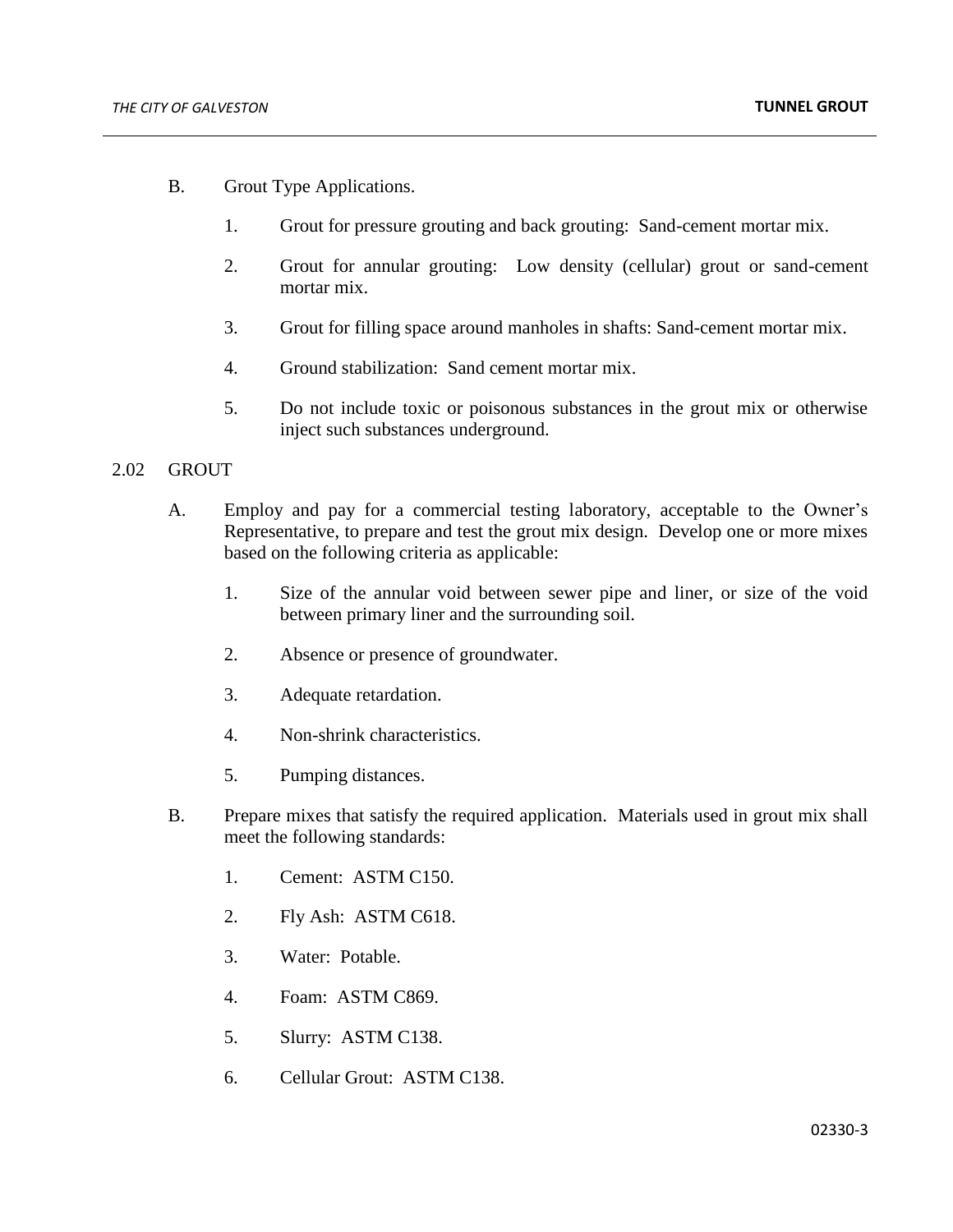- 7. Sand for sand-cement mortar mix: ASTM C144.
- C. Provide grout that meets the following minimum requirements:
	- 1. Minimum 28 day unconfined compressive strength: 1,000 psi for sandcement mortar grout; 300 psi for cellular grout.
	- 2. Determine strength by ASTM C942.
- D. Fluidifier. Use a fluidifier, meeting ASTM C937, which holds the solid constituents of the grout in colloidal suspension and is compatible with the cement and water used in the grouting operations.
- E. Admixtures.
	- 1. Use admixtures meeting ASTM C494 and ASTM C1017 as required, to improve pumpability, to control time of set, to hold sand in suspension and to reduce segregation and bleeding.
	- 2. For cellular grout, do not use foam or admixtures that promote steel corrosion.
	- 3. Ensure that admixtures used in a mix are compatible. Provide written confirmation from the admixtures' manufacturers of their compatibility.

## PART 3 EXECUTION

#### 3.01 PREPARATION

- A. Notify the Owner's Representative at least 24 hours in advance of grouting operations.
- B. Select and operate grouting equipment to avoid damage to new or existing underground utilities and structures.
- C. In selection of grouting placement consider pipe flotation, length of pipe, length of tunnel, depth from surface, type of sewer pipe, type of pipe blocking and bulkheading, grout volume and length of pipe to be grouted between bulkheads.
- D. Operate any dewatering systems until the grouting operations are complete.

#### 3.02 EQUIPMENT

A. Batch and mix grout in equipment of sufficient size and capacity to provide the necessary quality and quantity of grout for each placement stage.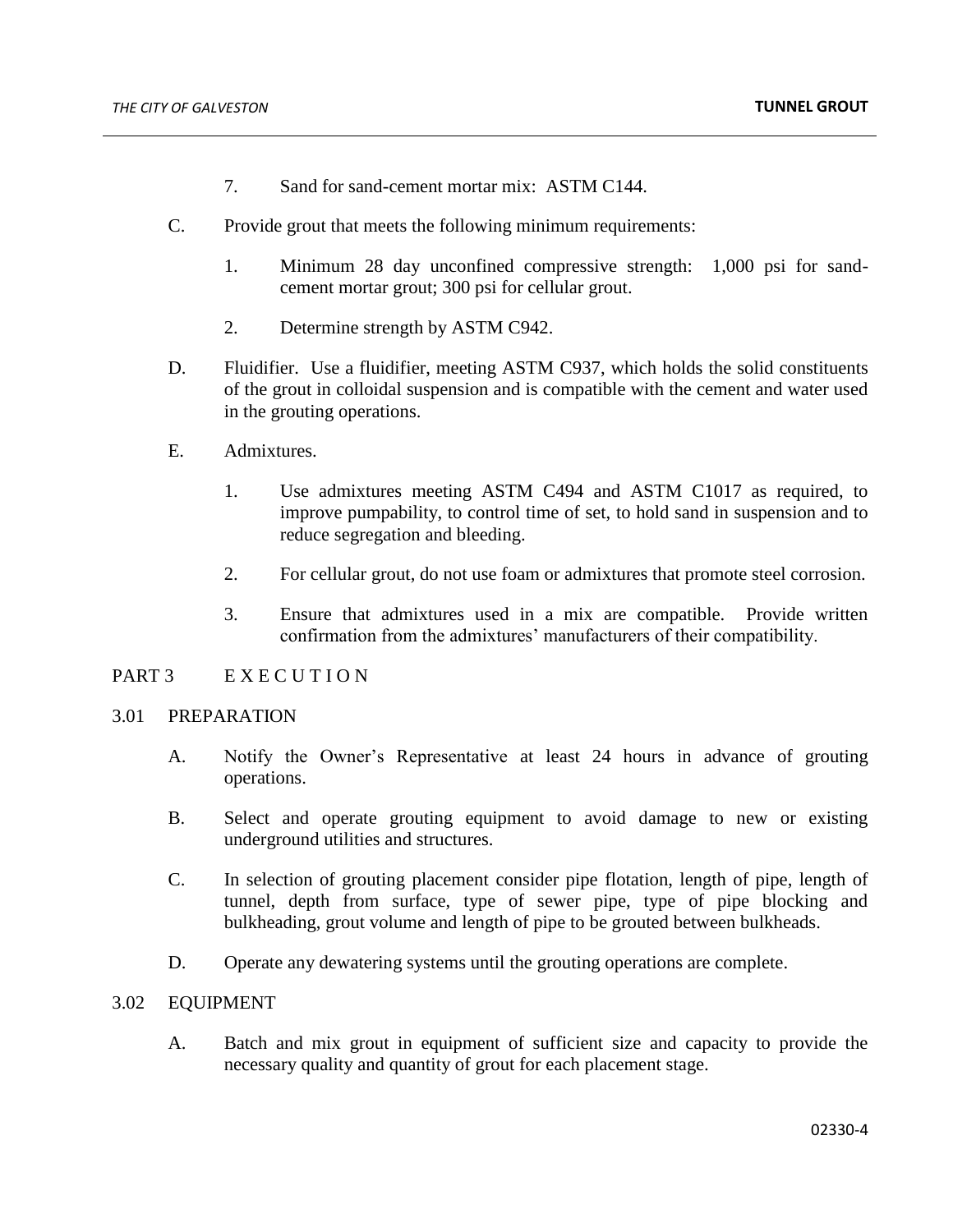B. Use equipment for grouting of a type and size generally used for the work, capable of mixing grout to a homogeneous consistency, and providing means of accurately measuring grout component quantities and accurately measuring pumping pressures. Use pressure grout equipment which delivers grout to the injection point at a steady pressure.

### 3.03 PRESSURE GROUTING FOR PRIMARY TUNNEL AND SHAFT LINER

- A. Perform grouting operations to fill voids outside of the primary tunnel or shaft liner.
- B. For nonexpendable primary liners installed behind a shield or tunnel boring machine (TBM), fill voids with sand-cement grout promptly after each ring of the liner is out of the shield. Keep the grout pressure below a value that may cause damage or distortion to the installed liner plate rings. Provide seals on the tail of the shield or TBM which will prevent grout from spilling.
- C. For nonexpendable primary liners installed by hand mining or in shafts, grout once every 4 feet or more frequently if conditions dictate.
- D. Control grout pressures so that tunnel or shaft liner is not overstressed, and ground heave is avoided.
- E. For liner requiring grout, perform back grouting once each shift, or more often if required to ensure that all voids are filled.

# 3.04 ANNULAR GROUTING FOR SEWER LINE IN TUNNELS AND IN CASED OR UNCASED AUGERS

- A. Fill the annular space between the sewer pipe and the tunnel primary liner, casing or ground, with grout.
- B. Placement
	- 1. Placement Limits: The limits of each grout placement stage shall be predetermined by the size and capacity of the batching equipment and the initial set time of the proposed grout. Under no circumstances shall placement continue at a grout port longer than that period of time for the mix to take initial set. Grout hole spacing and locations shall be located according to the number of stages necessary to grout tunnel liners. A stage or lift cannot be installed on another lift until a proper set has been attained. Have placement procedures approved by the admixture or additive manufacturer.
	- 2. Limit pressure on the annular space to prevent damage or distortion to the pipe or liner. Define the limiting and estimated required pressure range.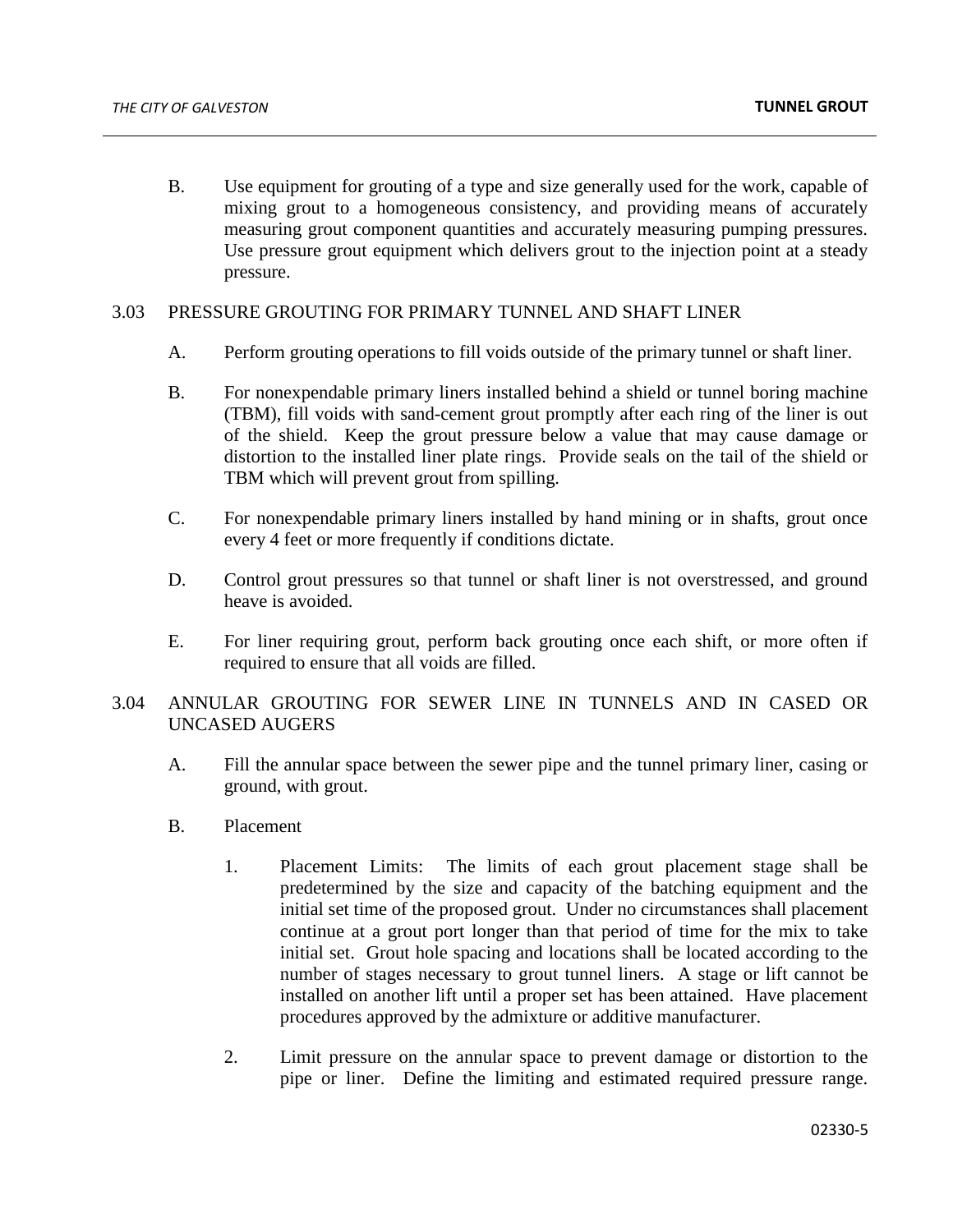Provide an open ended, high point tap or equivalent vent and monitor it at the bulkhead opposite to the point of grouting.

- 3. Pump grout until a material discharging is similar in consistency to that at point of injection.
- 4. In a primary lined tunnel, limit length of pipe installed to 200 feet or less before grouting the same length of sewer line. Repeat this cycle until all pipe is installed and grouted.
- C. Remove temporary bulkheads installed for grouting.
- D. Batch and mix cellular grout mechanically to ensure consistency of the mix. Wet solids thoroughly before introduction of the foaming agent. Operate the batching system to maintain slurry weight within 3 percent of design density. Introduce foam into slurry in accordance with the manufacturer's recommendations.

#### 3.05 PRESSURE GROUTING FOR JACKED PIPE

- A. For jacked pipe 60 inches in diameter or greater, pressure grout the annulus after installation, displacing the bentonite lubrication. Jacked pipes less than 60-inch diameter may be left ungrouted unless the excavated diameter exceeds the external pipe diameter by more than one inch.
- B. Inject grout through grout holes in the sewer pipe. Drilling holes from the surface or through the carrier pipe walls is not allowed. Perform grouting by injecting it at the pipe invert with bentonite displacement occurring through a high point tap or vent.
- C. Control ground water as necessary to permit completion of grouting without separation of the grout materials.
- D. Limit pressures to prevent damage or distortion to the pipe or to keep flexible pipe within acceptable tolerances.
- E. Pump grout until material discharging is similar in consistency to that at point of injection.

# 3.06 GROUND STABILIZATION GROUTING

A. Completely fill voids outside the limits of excavation caused by caving or collapse of ground. Fill with gravity or pressure injected sand-cement grout as necessary to fill the void.